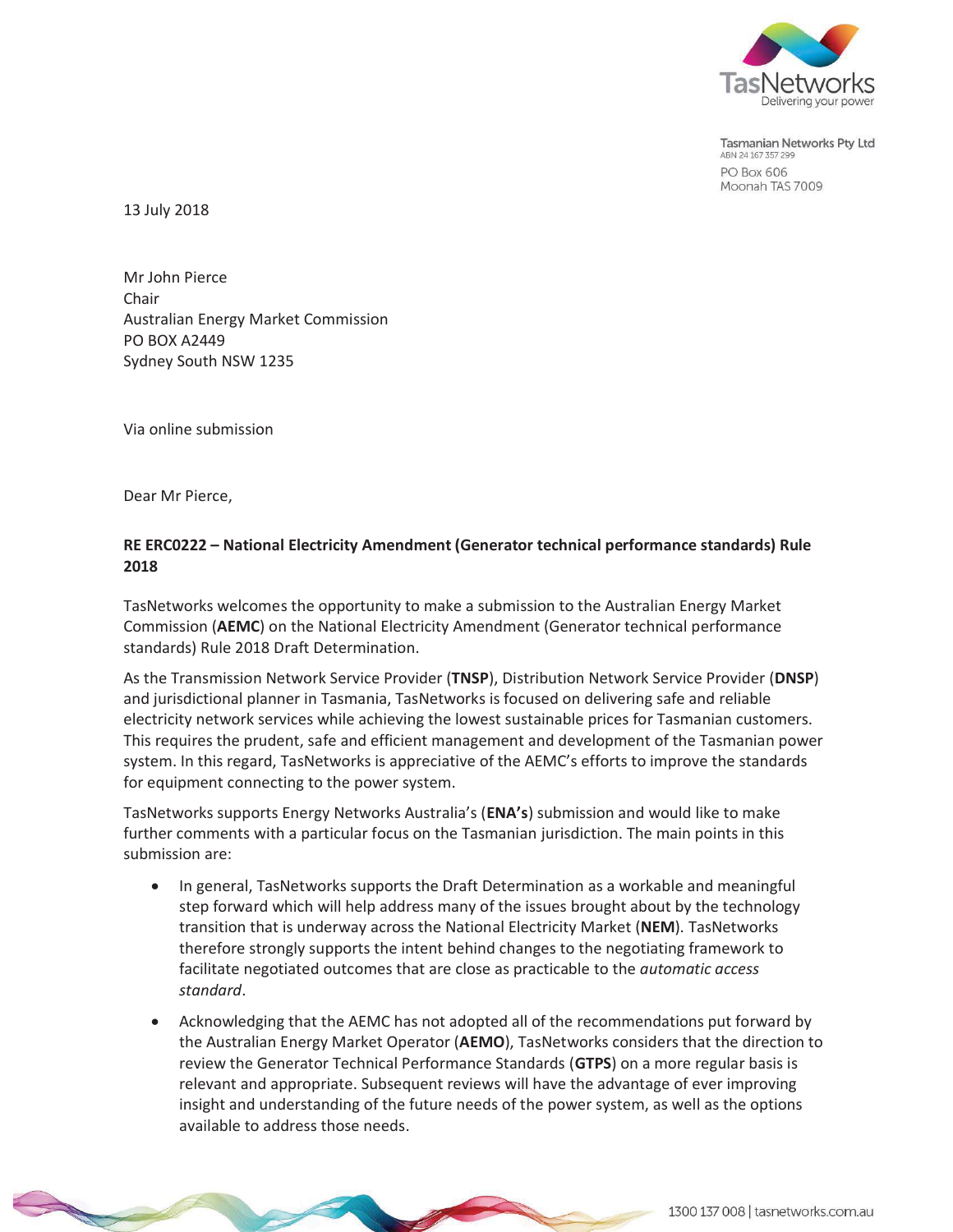- The Generator Technical Performance Standards (GTPS) should be seen as an integral part of the network planning 'tool box'. As such, TasNetworks considers there is a need to set forward-looking standards that can address reasonably foreseeable future challenges. TasNetworks would therefore suggest that various aspects of the GTPS be considered in this light including increasing technical requirements for smaller *generating systems* and the management of system strength.
- The broad and extensive consultation process has clearly articulated the key drivers for change and has provided industry participants with ample opportunity to contribute to, and prepare for, the rule changes. TasNetworks therefore sees little benefit in delaying their implementation, e.g., by lengthening transition windows or further debating definitions such as *continuous uninterrupted operation* (**CUO**).

The responses to the questions discussed at the workshop held in Sydney on 26 June, as well as the list of specific questions subsequently distributed by the AEMC via email on 3 July, are provided below. Further observations pertaining to TasNetworks original November 2017 submission and other items of relevance are also included in this submission.

TasNetworks would welcome the opportunity to discuss this submission further with you. Should you have any technical questions relating to this submission, please contact Andrew Halley, Principal Operations Engineer, via email (andrew.halley@tasnetworks.com.au) or by phone on (03) 6271 6759.

Yours sincerely,

 $N\cdot n$ 

Wayne Tucker General Manager Regulation, Policy and Strategic Asset Management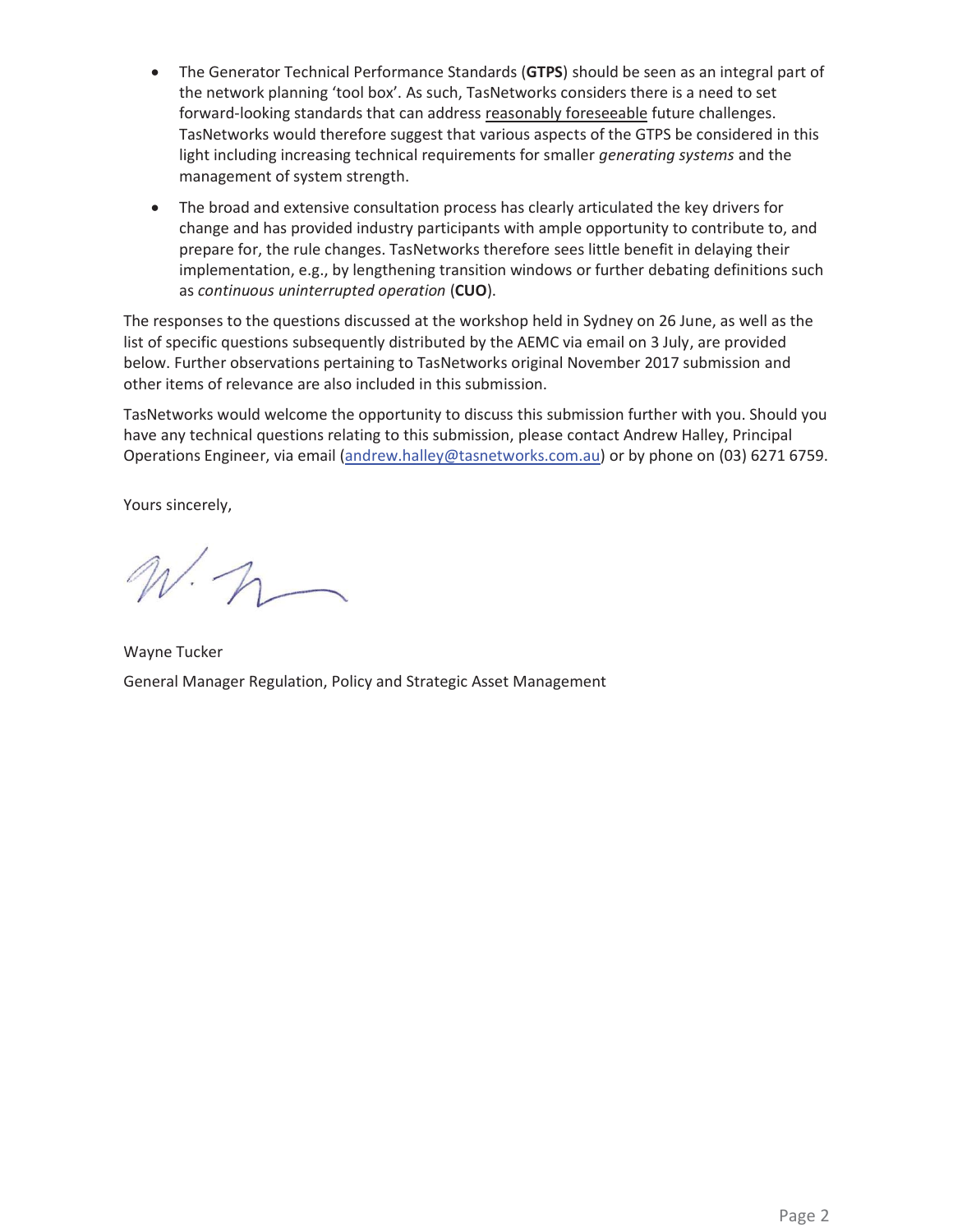# **1. Negotiation framework**

# *Should clause 5.3.4A(g) remain a civil penalty clause?*

TasNetworks supports the intent behind changes to the negotiating framework to facilitate negotiated outcomes that are close as practicable to the *automatic access standard*. With specific regard to clause 5.3.4A, however, TasNetworks has no comment.

# **2. Active power control and remote monitoring and control**

*Would the proposed AGC capability requirements congest SCADA communication networks over time? Would this create extra costs over time for NSPs, AEMO and generators? In addition to impacts of increased AGC signals, will the other remote monitoring and control capabilities congest SCADA communication networks over time?* 

As network businesses continue to deploy various smart grid technologies in the context of broader industry developments, managing increasing communication and SCADA requirements have, or will, become a 'business as usual' function. This includes having the necessary capabilities to manage 'big data'. TasNetworks therefore considers it difficult to sight SCADA and communication impacts as a reason not to implement the proposed changes. In this regard, TasNetworks supports the rules as proposed and considers they would allow an efficient, sensible list of required telemetered variables to be developed which does not unnecessarily burden communication channels or SCADA systems.

With that said, in the context of S5.2.6.1, TasNetworks would only seek appropriate levels of visibility behind a generator's connection point so as to avoid unnecessary transmittal of information. As highlighted in TasNetworks November 2017 submission, the use of the word 'may' within S5.2.6.1(b) and (b1) is considered to provide sufficient flexibility for all parties to identify those parameters which are necessary for the management of power system security and are otherwise mutually beneficial to exchange, i.e. to improve operational efficiencies during planned or forced outage events.

# *Is there a need for smaller generating system to have ramp rate control capabilities? Can stakeholders provide evidence as to why these capabilities are required?*

In answering this question, TasNetworks has interpreted 'smaller *generating system'* to mean *generating systems* of less than 30 MW capacity, therefore pertaining to the requirements under S5.2.5.14(a)(2) and (b)(2).

TasNetworks is supportive of S5.2.5.14(a)(2) and (b)(2) as currently drafted and considers that sufficient flexibility exists between the *minimum* and *automatic access standards* to develop pragmatic, cost effective solutions for new connecting generators that also address network security and operability issues.

However, as highlighted in TasNetworks earlier November submission, there is a growing trend for developers to undertake projects in the 5 MW to 30 MW range. For example, there are currently eight proposed projects in the Tasmanian region that have nameplate capacities of between 10 MW and 30 MW, two of which are active *connection applications*. Another four potential projects lie in the 5 to 10 MW range.

Most of these projects are intermittent in nature and several are situated within relatively close geographical proximity to one another. As such, they would not show significant diversity in response to changes in local environmental conditions. An inability to limit the active power response of such systems, which in aggregate could represent a significant generation block, could result in network voltage control issues and force network operation beyond the technical envelope for short periods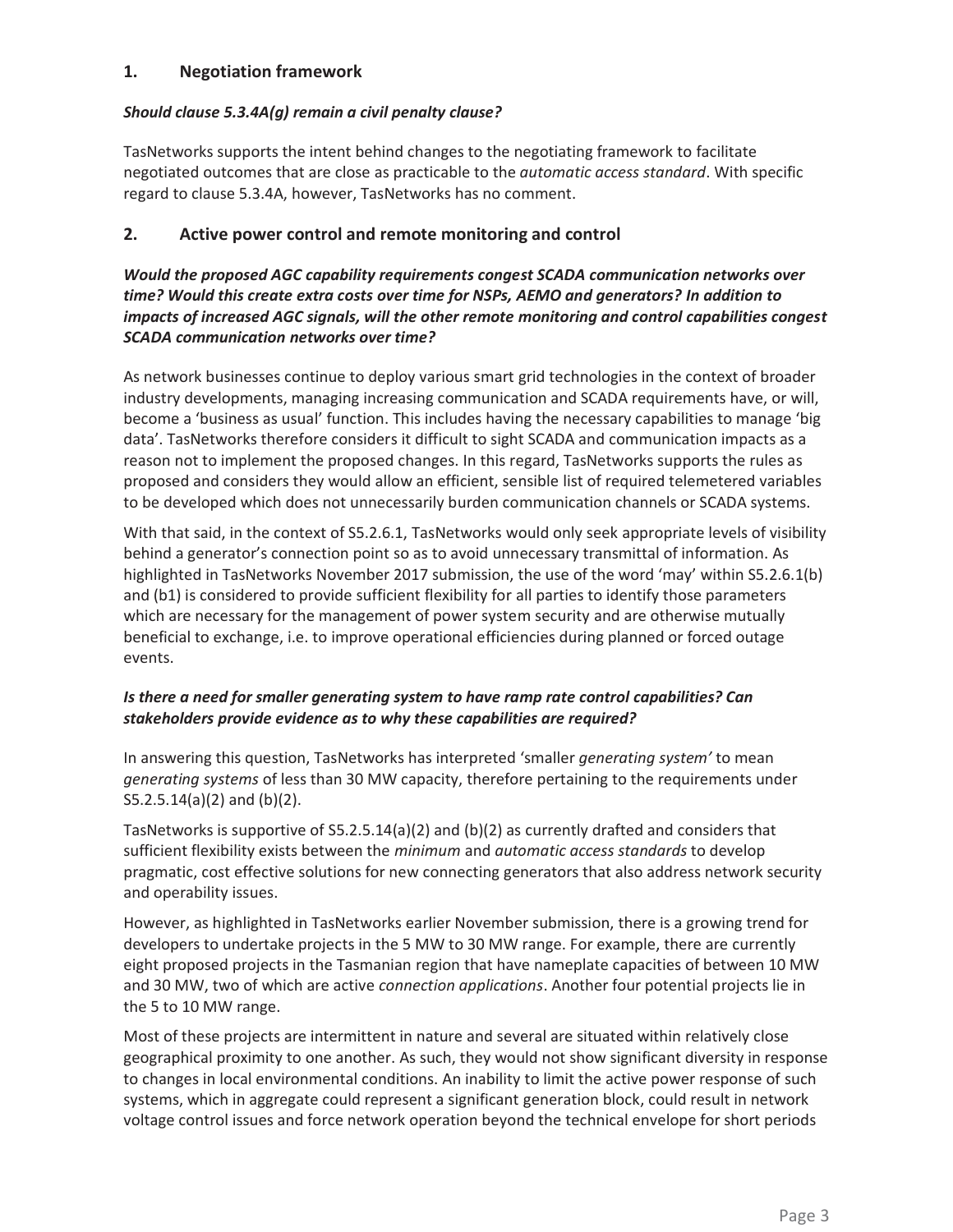of time. That is, until AEMO's dispatching system compensates for the changes to network operating conditions at the next dispatch interval.

While TasNetworks acknowledges the AEMC's observation that "under the current transmission framework, generators are only required to bear the costs directly related to their connection at the time of their connection", TasNetworks remains of the view that the generator technical performance standards are an integral part of the network planning 'tool box' and therefore need to set reasonable forward-looking requirements that address foreseeable future challenges. Although this over-arching principle is applicable to the rule change in its entirety, TasNetworks considers ramp rate control capabilities being introduced on smaller *generating systems* to be one specific, practical example.

# **3. Reactive power control**

### *Are there any issues associated with requiring remote switching capability for voltage control mode?*

Although being supportive of the requirements defined in S5.2.5.13(b)(2A), TasNetworks suggests a change be made to include flexibility in regards to remote switching capability requirements.

TasNetworks considers that the majority of synchronous machines connected to the transmission network will continue to operate in voltage control mode in the future. The likelihood of an alternate control mode being invoked is considered very low. It follows that the need to provide remote control equipment to change the mode of operation is likely to be superfluous in many cases.

Although it would be possible to agree on such an alteration during the connection process, a significant number of GPSs will likely end up with S5.2.5.13 being a *negotiated access standard* whereas in practice, the actual physical capability may be equivalent to automatic access. TasNetworks therefore proposes that the following bolded text be added to S5.2.5.13(b)(2A):

… "in accordance with a procedure agreed with *AEMO* and the *Network Service Provider*. *Remote control equipment* to change the setpoint and control mode must be provided **unless otherwise agreed with** *AEMO* **and the** *Network Service Provider"***;**

The intent of the above is to enable generators, AEMO and NSPs to negotiate an appropriate outcome based on the generator location, type and surrounding network requirements, while still being able to achieve the *automatic access standard*. For clarity, an acceptable outcome may be that remote control capabilities to change the set point are required, but facilities to change the control mode are not.

In terms of making use of voltage set point remote control, it should be noted that TasNetworks has been operating its Northern Area Voltage (Control) Scheme (**NAVS**) and Southern Area Voltage (Control) Scheme (**SAVS**) for some time with significant success. Both schemes are analogous to Automatic Generation Control (**AGC**) for frequency regulation in that they automatically adjust the steady state voltage profile of the network by coordinating the reactive power output of participating generating units in conjunction with the switching of network capacitor banks. To facilitate this, Hydro Tasmania has provided access to the voltage set points of appropriately located synchronous machines via SCADA. The terminal voltage set point range available in the scheme is deliberately constrained to prevent operation of each machine outside of 'normal' limits. Various feedback signals are used to monitor the performance of the schemes and suspend their operation if measured outcomes are not as expected.

The NAVS and SAVS are positive, in-service examples of what can be achieved when a well-designed, coordinated system that makes best use of both generation and network assets is delivered. Based on the success of these schemes, TasNetworks will seek the participation of new entrant generators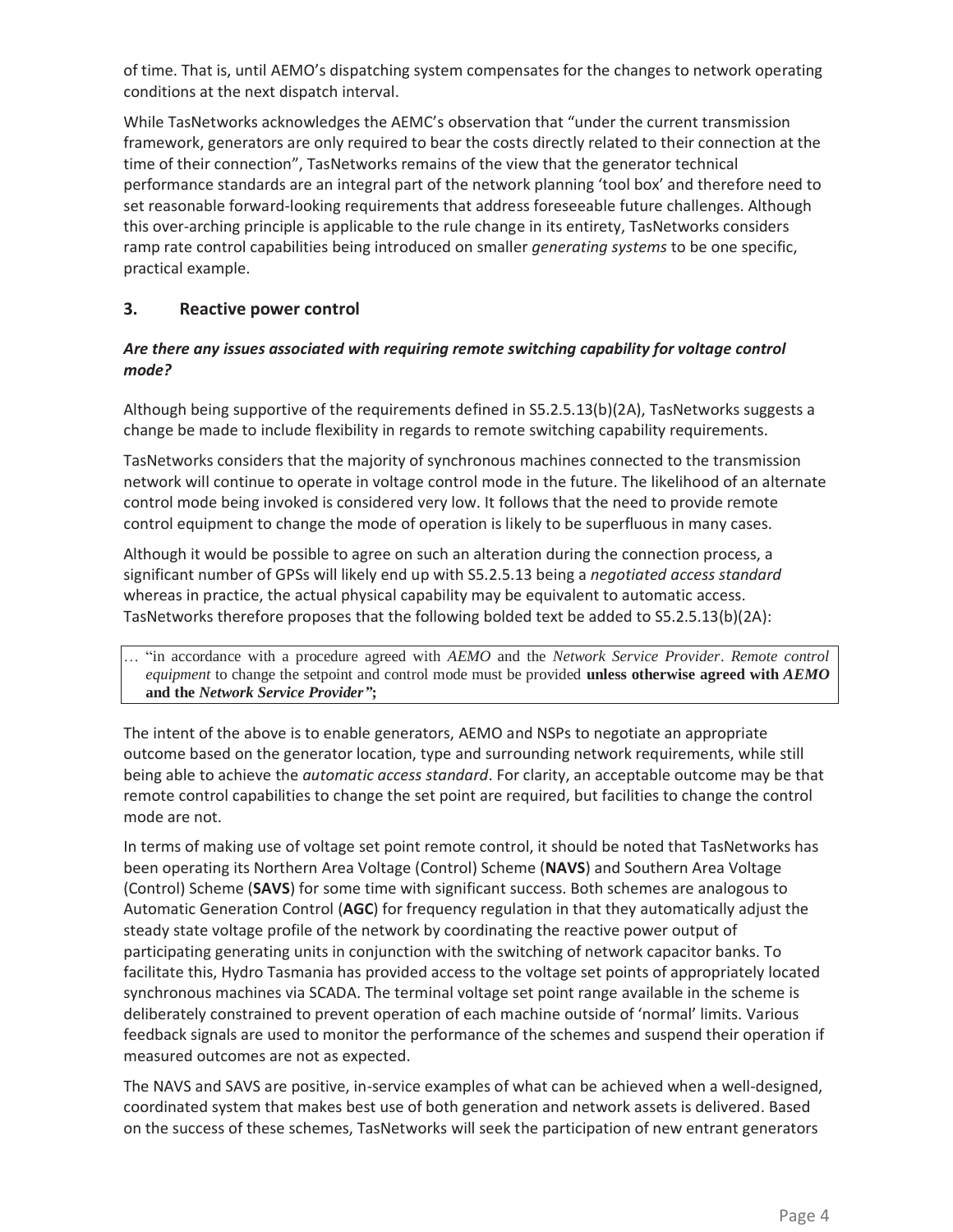connecting in Tasmania to ensure that sufficient controllable reactive capability is retained as generation dispatch profiles change over time.

## *What kinds of issues and risks could arise in terms of actual operational switching processes? Can these issues be effectively managed through the development of procedures?*

TasNetworks agrees with other participants of the Sydney workshop that changes to the operating mode of any controller in the power system should not be done flippantly or without due consideration. There is risk, to varying degrees, that an inappropriate selection may lead to adverse system outcomes.

Despite this, and as indicated above, TasNetworks experience is that it is possible to design, implement and successfully operate Wide Area Control Schemes (**WACS**) which may require operator interactions at various points in time. While there are risks to be managed, TasNetworks contends it is possible to mitigate such risks through standard controls including engineering design, access, training and documentation. For example, where there is a need to change a control mode to manage a particular set of circumstances, there is no reason why this process cannot be defined in a formalised operational procedure.

In this regard, TasNetworks considers the key success factors in operating such schemes to be:

- x Robust and thorough design that delivers known outcomes for a broad range of potential operating scenarios.
- Limited access so that changes can only be initiated by appropriately trained personnel.
- High quality documentation that is readily available to those needing it.
- Ongoing review of actual outcomes (design review feedback loops).

### *What are the appropriate control settings for the performance requirements for operating in power factor and reactive control modes?*

TasNetworks understands that the issue being considered by the AEMC is the description of regulation accuracy when operating in reactive power or power factor control mode.

Consider a 100 MVA generating unit rated at 85 MW (0.85 p.f). The rated reactive capability of such a machine is ±52.7 MVAr assuming that the actual reactive limits are symmetrical.

Depending on the assumed base reference, the following outcomes are possible when the *automatic* and *minimum access standards*, as currently drafted, are applied for reactive power control:

| a. With reference to rated MVA:                 | $\pm 0.5\%$ x 100 MVA = $\pm 0.5$ MVAr   |
|-------------------------------------------------|------------------------------------------|
| b. With reference to rated reactive capability: | $\pm$ 2.0% x 100 MVA = $\pm$ 2.0 MVAr    |
|                                                 | $\pm 0.5\%$ x 52.7 MVA = $\pm 0.26$ MVAr |
|                                                 | $\pm$ 2.0% x 52.7 MVA = $\pm$ 1.05 MVAr  |

For compliance with the *automatic* and *minimum access standards* when operating in power factor control, the following outcomes occur if percentage is applied directly as a change in power factor:

- a.  $0.845/0.85/0.855 \text{ p.f} = 53.8/52.7/51.6 \text{ MVAr} = \pm 1.12 \text{ MVAr}$
- b.  $0.83/0.85/0.87 \text{ p.f}$  = 57.2/52.7/48.2 MVAr = ±4.45 MVAr

In comparison, a 0.5% (0.005 p.u) change in terminal voltage is likely to alter the steady state reactive output of a machine of this size by at least several MVAr, up to around 5 MVAr. For consistency, a pragmatic approach would be to define regulation accuracy requirements for reactive power and power factor control that are comparable to the established *automatic* and *minimum access standards* for voltage control.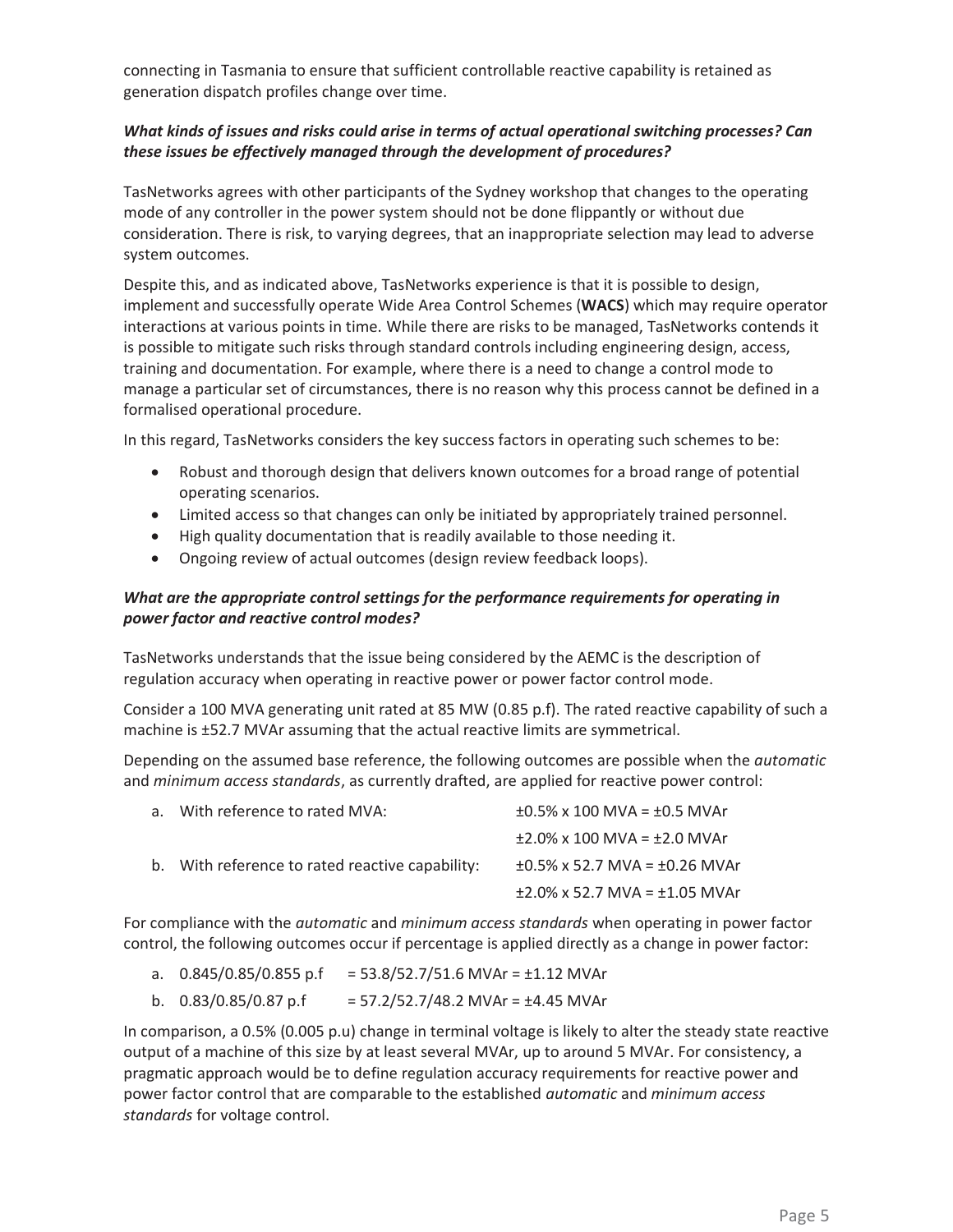The following alternate rule drafting is offered for consideration:

*Automatic access standard*:

(c1) A *reactive power* or *power factor control system* provided under paragraph (b)(2A) must:

(1) regulate *reactive power* at the *connection point,* an agreed location in the *power system* or within the *generating system*, **to within a tolerance equivalent to ±4.0% of the rated MVA of the** *generating system*;

(2) regulate *power factor* at the *connection point,* an agreed location in the *power system* or within the *generating system*, **to within ±0.02 of its p.f setpoint**;

*Minimum access standard*:

- (d)(3) a *generating system's reactive power* or *power factor control system* must:
- (i) regulate *reactive power* at the *connection point,* an agreed location in the *power system* or within the *generating system*, **to within a tolerance equivalent to ±8.0% of the rated MVA of the** *generating system*;
- (ii) regulate *power factor* at the *connection point,* an agreed location in the *power system* or within the *generating system*, **to within ±0.04 of its p.f setpoint**;

In terms of ease of drafting and eventual implementation, it is recommended that the regulation requirements for each control mode be described separately.

## **4. Reactive current response**

#### *Is a 2% magnitude of response in the minimum access standard practical?*

The rigorous discussion, including analysis of overseas jurisdictions, provided on this topic by the AEMC give confidence to TasNetworks that the proposed alignment of the *minimum access standard* with the German Grid Code is practical and achievable.

#### *What are the appropriate ride through threshold ranges?*

TasNetworks supports the ride through thresholds as proposed in the Draft Determination. The proposed limits of 85% to 90% and 110% to 112% should provide sufficient margin between normal network operation and the point at which more aggressive reactive current contributions are invoked at a generating unit level, without unnecessarily delaying a response to counteract a network voltage disturbance.

# *On the occurrence of a fault, what is the appropriate limit on consumption of active power and reactive power?*

In smaller power system like Tasmania, network frequency control and the Rate of Change of Frequency (**RoCoF**) in particular, are sensitive to the power balance that exists across the various timeframes of a disturbance. The 'energy deficit' introduced by the Fault Ride Through (**FRT**) characteristics of Power Electronic (**PE**) interfaced energy sources, including High Voltage Direct Current (**HVDC**) transmission, is already factored into RoCoF constraint equations as well as calculations to determine Frequency Control Ancillary Service (**FCAS**) requirements. As such, any increase in active power 'deficit' caused by an asynchronous generator reducing its output to the point of extracting energy from the network, is particularly problematic.

In this respect, TasNetworks agrees with AEMO that the overall severity of disturbances would be exacerbated if excessive levels of such response were allowed to occur, especially if the responses were sustained for significant periods of time. As such, TasNetworks supports limitations being imposed on active and reactive power absorption during faults. These limits should reduce the magnitude and duration of power absorption as far as possible, without imposing unrealistic barriers to entry for equipment suppliers.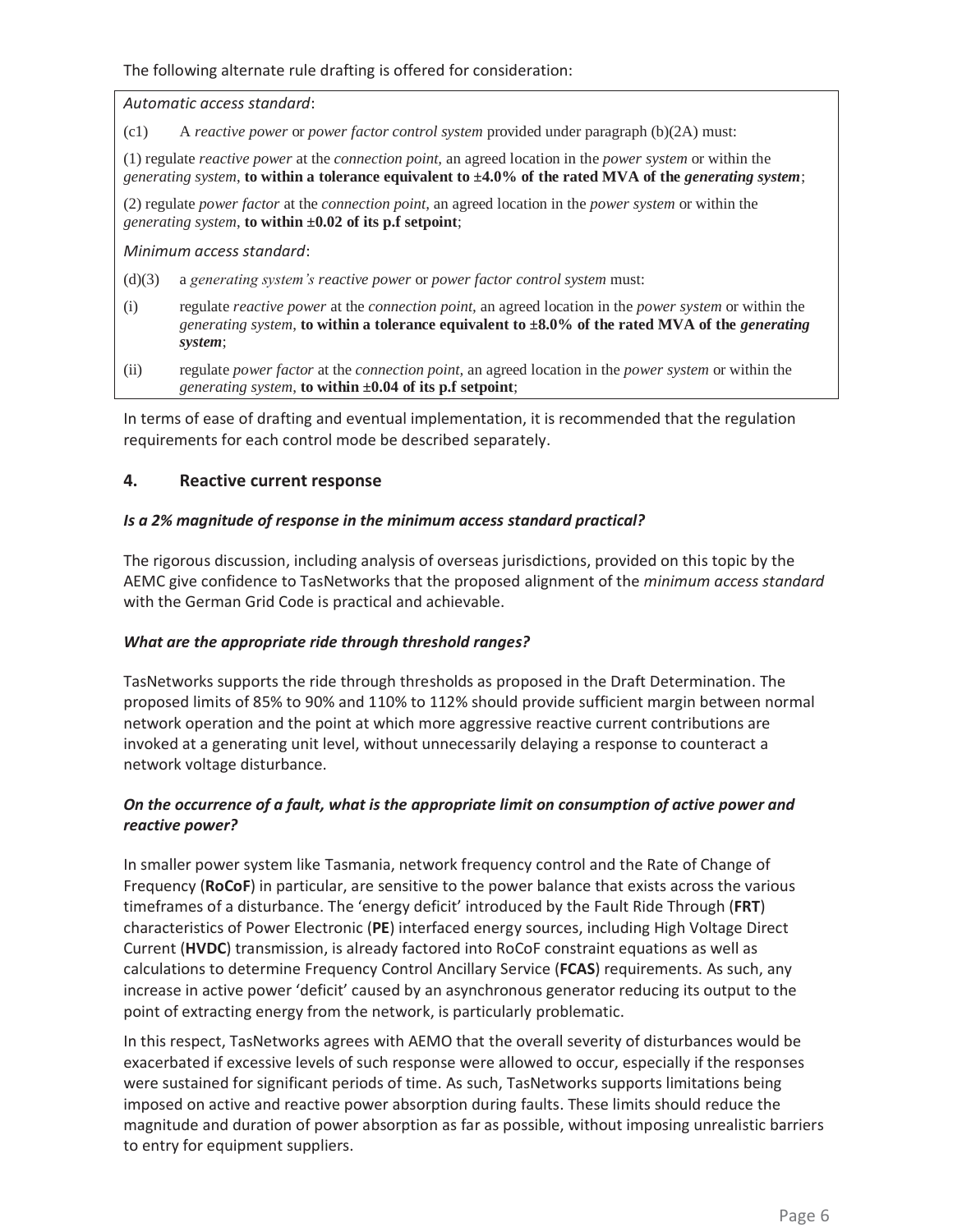With that said, TasNetworks is aware that practical limitations may exist within the design of certain inverter types which relate to the speed of response of measurement and control systems. TasNetworks agrees with the AEMC commentary on this issue and suggests that the limits as drafted be pursued in the absence of contrary advice that suggests that they are not readily achievable.

# *Are there physical limits that apply to the capability of generators to maintain total current at a given level on a fault at all times?*

TasNetworks agrees with the AEMC discussion presented in Section 9.5.8 of the Draft Determination and supports the rule drafting as proposed in S5.2.5.5(i)(6) in the absence of alternative advice that suggests that it is not readily achievable.

For clarification, TasNetworks interprets the requirement in practical terms as follows:

- The control system of an asynchronous generating unit must be capable of providing a combination of active and reactive power output during a voltage disturbance, where that voltage disturbance does not fully consume the reactive capability of the equipment. For example, during a shallow voltage disturbance. The advantages of such a response include better management of FCAS and RoCoF, both of which can be a catalyst for other power system stability issues.
- The intent should be to avoid a 'switched type' response. That is, a situation where an inverter foregoes all, or the vast majority of, its active power generation as soon as voltage falls below some threshold value, and which may be just below normal operating limits, before starting to provide additional reactive power contributions.
- The amount of active power delivered under such circumstances should be negotiated to best match the overall requirements of the power system, taking into account specific local network conditions. Such considerations would be particularly relevant for distribution networks.

# *Do the requirements for asynchronous units established under S5.2.5.5 create barriers to the connection of type 3 wind generators, or other doubly fed induction machines?*

TasNetworks has no comment on this question.

## *Is the proposed 2 second inverter ride through duration in the minimum access standard appropriate?*

As it pertains to S5.2.5.5(b)(3)(i) and S5.2.5.5(c)(3)(i), TasNetworks contends that the requirement to sustain a response until *connection point* voltage recovers to between 90% and 110% of *normal voltage*, inherently requires an overlap between the response of individual *generating unit* controls and a Power Park Controller (**PPC**). This is because the initial voltage profile on either side of the main power transformer will be offset by the turns ratio applied by the tap changer. As a result, the voltage difference in p.u terms could be significant.

For illustrative purposes, consider a wind farm connected to a transmission system where the medium voltage collector network is operated close to rated voltage but where the HV network is operated at an elevated voltage. This is typical practice in TasNetworks' experience.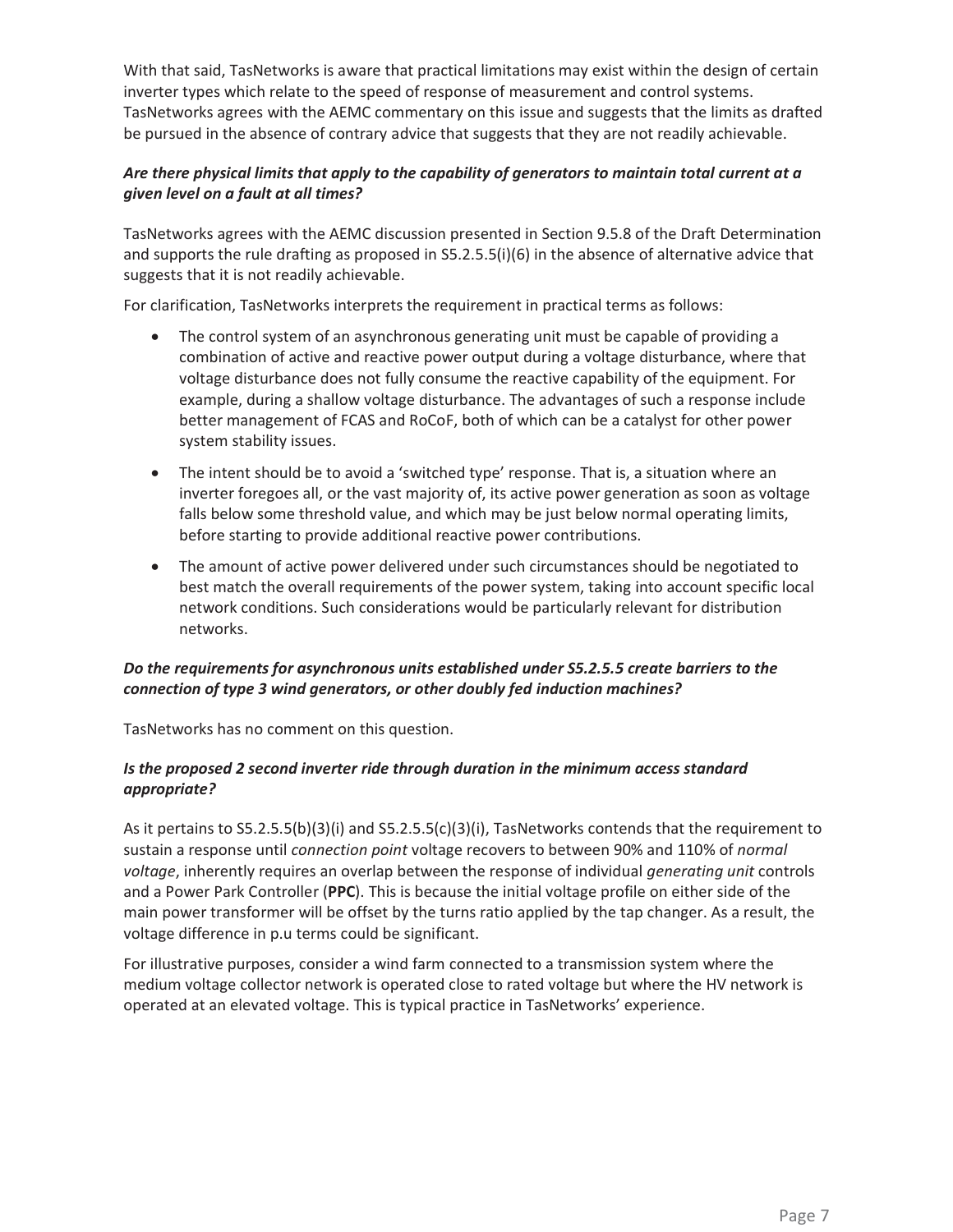

As the voltage of the MV collector system may return to within the maximum threshold limits of 85% to 112% prior to the *connection point* being restored to 90% to 110%, the only mechanism to sustain a reactive response in accordance with S5.2.5.5 is via a PPC which has visibility of the *connection point* voltage. TasNetworks considers it is important that this fact be clearly communicated in the AEMC's final determination.

TasNetworks also suggests the final part of the requirement be reworded. The proposed rule drafting in its current form states:

"…except for *voltages* below the relevant threshold identified in clause S5.2.5.5(i)(4), the reactive current response may be limited to two seconds duration…".

Direct application of the wording could be interpreted to suggest that the reactive current response must be continuous for under voltage events, but can be limited to two seconds for over voltage events. This does not appear to be consistent with the additional commentary provided in the Draft Determination. For purposes of clarity, the alternative wording below is suggested:

"…the reactive current response must be sustained for not less than two seconds while the *generating system* and each of its *generating units* remains connected to the *network*".

Although TasNetworks acknowledges that certain distribution network faults may extend beyond two seconds in duration, a response of two seconds is likely to be sufficient for many situations. As a result, having two seconds as a *minimum access standard,* with the ability to increase the response duration to manage more onerous and specific circumstances relevant to individual connections and network characteristics, would seem reasonable.

#### **5. Continuous uninterrupted operation**

# *What is the appropriate definition of CUO? Is the definition proposed in the draft rule specific enough, or too specific? Does it impact on the ability of generators to meet other aspects of the access standards? How else might this definition be constructed?*

TasNetworks acknowledges there has been considerable debate on this issue but sees risks to delaying implementation of the GTPS by further refining this point. TasNetworks considers that the current rule is reasonable and practicable and should be operationalised as drafted. The success, or otherwise, of this definition and its application can be weighed as part of future GTPS reviews.

Please note that in the draft rule as published for consultation, there appears to be an error in part (d) of the definition. It is suggested that the words "*so as to*" can be deleted.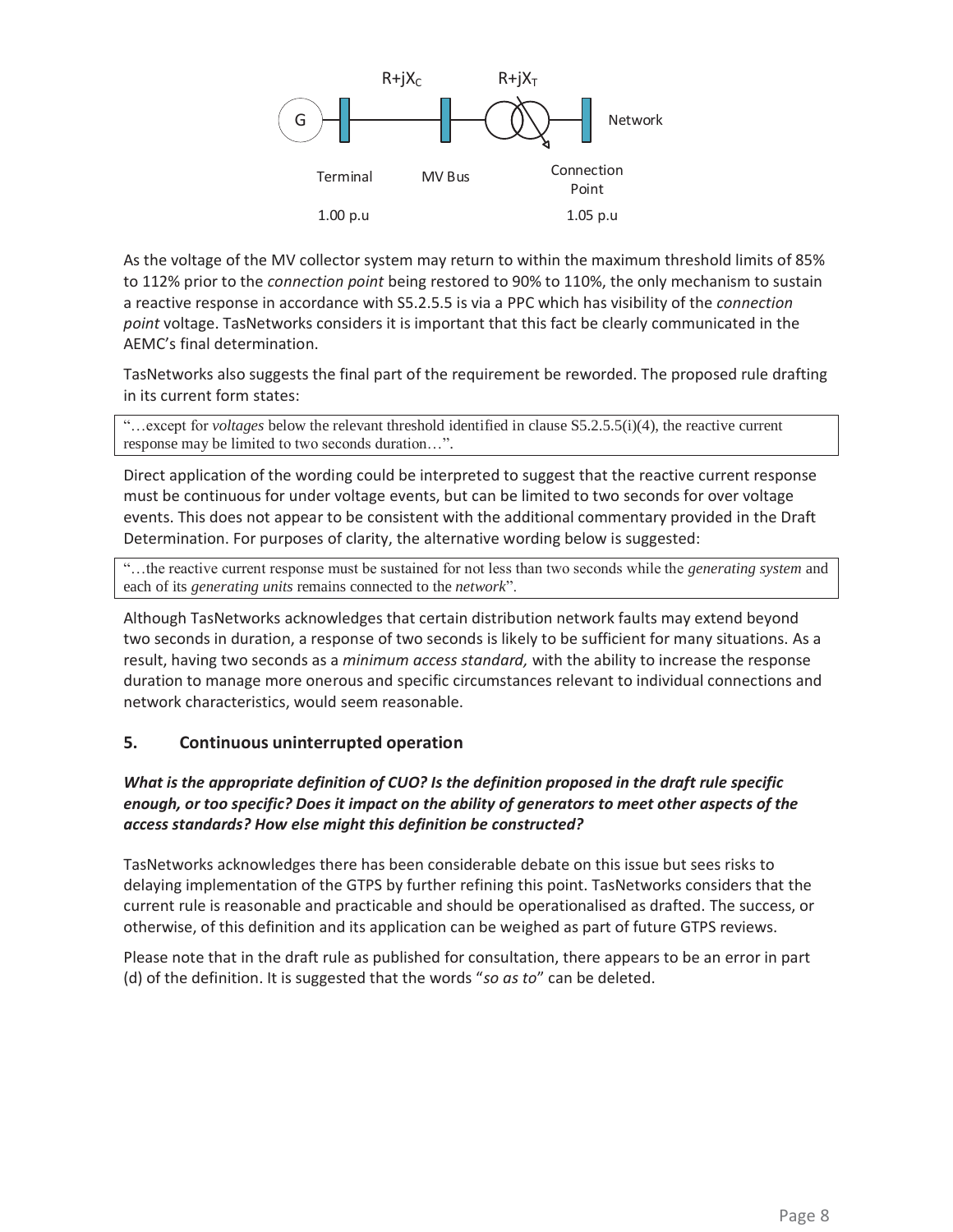# **6. System strength**

*Can stakeholders provide any further information about potential avoided costs for TNSPs and future connecting generators, if the system strength access standard were implemented? This could include case studies from specific parts in the network where material investment is likely to be required (e.g. in synchronous condensers) due to sub-optimal system strength withstand capability from existing incumbent or currently connecting generators.* 

TasNetworks acknowledges the arguments previously put forward by the AEMC with respect to system strength. However, given the potential for the Integrated System Plan (**ISP**) and Renewable Energy Zones (**REZs**) to shape future generation colocation and impact the hosting capacity of specific parts of the network, TasNetworks suggests that further consideration of equity issues pertaining to future generation access is warranted.

As outlined in TasNetworks November submission, TasNetworks considers there is reasonable justification, based on the principles codified in the National Electricity Objective (**NEO**), to require that connecting asynchronous *generating systems* be capable of operating at defined minimum levels of system strength. Moreover, TasNetworks contends that the recent Managing Power System Fault Levels Rule change does not sufficiently incentivise generators to proactively address this issue while there is sufficient system strength available. As such, TasNetworks continues to support the original AEMO proposal to include a *minimum access standard* to address this concern.

As highlighted above, the generator technical performance standards can rightly be viewed as an integral part of the network planning 'tool box'. Although certain sections of the network may currently be able to support equipment requiring a high Short Circuit Ratio (**SCR**) for stable operation, plant connected with such performance will dictate network operation, including what additional plant can be connected in proximity, for the next 20 to 25 years. As such, there is a need to set forward-looking standards that can address reasonably foreseeable future challenges and not restrict the overall hosting capability of the network.

In this respect, and in keeping with AEMO's original proposal on this matter, TasNetworks offers the following alternate drafting of Schedule 5.2.5.15 for consideration:

The *minimum access standard* is a *generating system* and each of its *generating units* must be capable of *continuous uninterrupted operation:*

- (i) for any *short circuit ratio* to a maximum of 3.0 when the product of the *generating system nameplate rating* multiplied by the required *short circuit ratio* at the *connection point* is more than 10% of the available fault level that exists prior to the connection of the *generating system*, as determined in accordance with the AEMO *System Strength Impact Assessment Guideline*; otherwise,
- (ii) for any *short circuit ratio* at the *connection point* when the reduction in available fault level is not more than 10% of that existing prior to connection of the *generating system*.

TasNetworks considers that this proposal would have several advantages:

- x In making a portion of the network hosting capacity available to smaller *generating systems* that have limited performance capabilities, it avoids unnecessary costs being incurred by developers.
- The ability to host 'less capable' *generating systems* would incrementally reduce as more asynchronous generation is connected. That is, as the available fault level reduces.
- x It would still maintain a reasonable strength requirement for larger *generating systems* that consume more of the available fault level and have a bigger impact on network operation and the connection of future generation.

TasNetworks acknowledges the key element in the above proposal is the 10% value and would welcome further discussion with the AEMC on this aspect.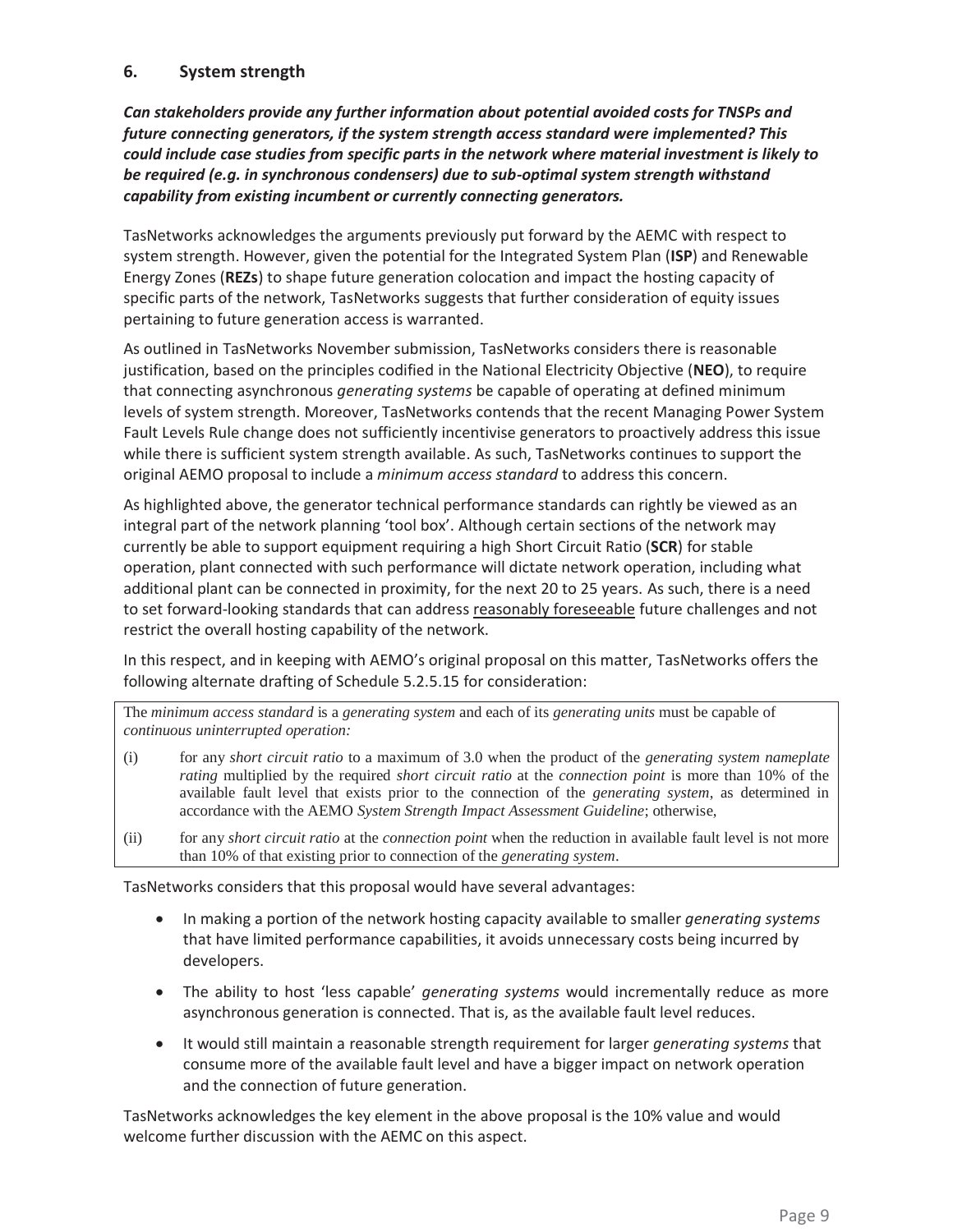# **7. Consequential amendments**

# *Would the changes to NER clause 5.3.9 prevent generators from making like for like changes of equipment, where the generator doesn't intend to change the level of performance?*

Although TasNetworks considers this question is best answered by Generators, TasNetworks is supportive of the provisions of 5.3.9A(1A) which enable a negotiation to occur at or above the presently agreed levels of performance for an existing generator, rather than enforcing compliance with all new *minimum access standards*. This component of the rule drafting addresses the concerns raised in TasNetworks original November submission.

With respect to the table included in Chapter 5.3.9, TasNetworks suggested in its November submission that S5.2.5.1 (Reactive power capability) should be added to both excitation control and voltage control systems. TasNetworks acknowledges the comments provided by the AEMC on page 268 of the Draft Determination pertaining to this inclusion. However, TasNetworks notes that the changes were not reflected in the Draft Rule dated 31 May 2018 suggesting that the changes had been overlooked. It is recommended that the additions be included as part of subsequent updates prior to final publication.

# **8. Transitional arrangements**

# *Are there any system security implications, or cost implications, associated with a longer transitional period?*

TasNetworks does not favour extending the transitional period beyond the proposed eight week window as described in the Draft Determination. TasNetworks' concern is that participants with a lodged connection enquiry, and/or those who have submitted incomplete packages of information and are still being technically examined, will seek to accelerate the *connection application* process in an attempt to gain access under the existing technical performance standards. This is likely to dilute the benefits introduced by the rule change with respect to the ongoing operation and security of the power system.

As highlighted above, TasNetworks considers that the consultation process has been a significant and transparent one that has provided more than ample opportunity for participant engagement and management of the forward risk profiles. TasNetworks is committed to managing the transition to the new arrangements as described in the Draft Determination and, therefore, encourages the AEMC to minimise the transitional time period to reduce the impacts on internal connections processes.

# **9. Additional considerations**

#### *Connection enquiries*

At the stakeholder workshop held on 26 June, a proposal to forward connection enquiry details to AEMO was raised. Due to the sheer number of applications received, and the way these typically vary as the connection process progresses, TasNetworks contends that the administrative cost of this proposal would far exceed the limited informational benefits. Further, TasNetworks considers that there are far greater benefits to be had from early engagement with customers.

TasNetworks' experience is that preliminary discussions, which pre-date a formal connection enquiry, provide an important opportunity to share initial project information as well as communicate potential issues about the proposed network connection point. This includes communication of the nuances of the Tasmanian power system as well as issues pertaining to ongoing Rules consultation processes. TasNetworks therefore favours a flexible, principles based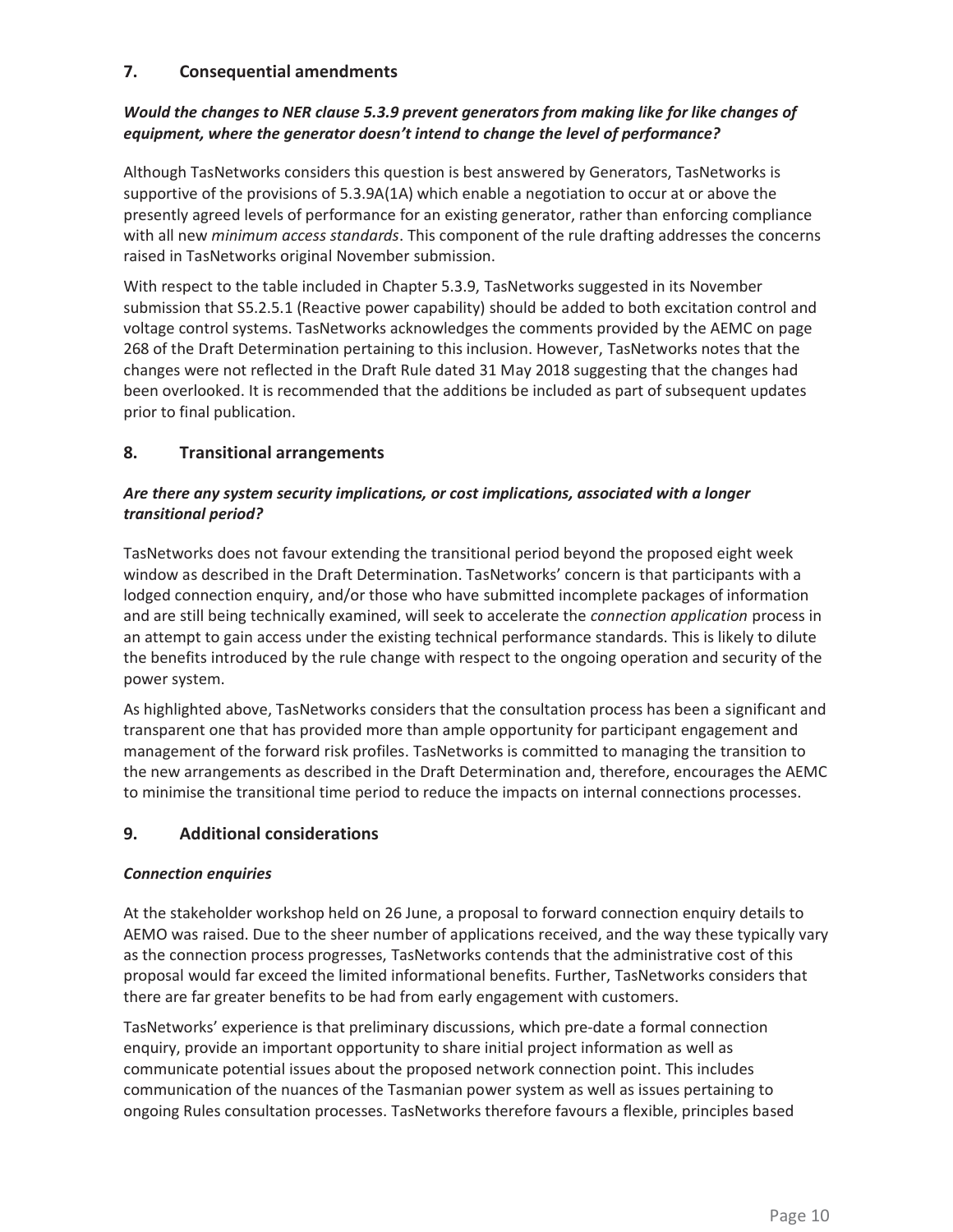approach to gathering and sharing relevant negotiation information outside of any specific provisioning within the Rules.

## *Strengthening of relationship between frequency and voltage disturbances*

As noted at the Sydney workshop, the wording of S5.2.5.4 (Generating unit response to voltage disturbances) may benefit from additional strengthening which would highlight the need to achieve compliance in the presence of a combined voltage and frequency disturbance. Depending on the nature of the network disturbance, it is credible for both variables to simultaneously shift away from their nominal values. The suggestion offered was to describe the access standards in terms of percentage (p.u) flux rather than percentage voltage.

In practice, some transformer and generator protection systems are likely to use p.u flux (being the ratio of p.u voltage to p.u frequency) as their trigger variable. The issue is less relevant for the very high, short duration over voltages described in S5.2.5.4(a),(b),(1) and (2). However, it is relevant for over voltage conditions which last for more than a couple of seconds. As an example, in this timeframe, frequency may have fallen by up to 4% in the Tasmanian network, even for credible contingency events. TasNetworks therefore suggests that further consideration be given to this issue.

#### *Normal voltage*

TasNetworks considers that, in the context of S5.2.5.13(b)(2B)(iii) as well as the corresponding *minimum access standard*, changing the definition of *normal voltage* at a registered *connection point* is very difficult, if not impossible in many circumstances. As *normal voltage* is referenced throughout the rules, the flow on effect is significant. As an example, S5.1a.4 (Power frequency voltage) defines the continuous operating range to be ±10% of *normal voltage*. Lifting the *normal voltage* from 220 kV to 226 kV, as was attempted for a substation in Tasmania's north at one stage, now requires a capability for continuous operation at 226 kV x 1.1 = 248.6 kV, rather than 242 kV. Unless all plant and equipment extending across the NSP's asset base, as well as that of generators and HV connected customers, is capable of operating at these levels, the *normal voltage* must continue to equal nominal voltage.

Given that many buses in the NEM typically operate at off-nominal voltage levels, TasNetworks therefore proposes that the required control range discussed in S5.2.5.13(b)(2B)(iii), as well as the corresponding *minimum access standard*, be centred on an agreed target voltage as opposed to the *normal voltage*. TasNetworks has been successfully applying the concept of a target voltage based on the provisions of S5.1.4(b) and (c) when negotiating access standards and considers this approach is more in-tune with actual network operating requirements.

#### *Clear description of capability (being 'capable')*

TasNetworks considers that the requirement to 'be capable' should be further clarified, even if only within the AEMC final determination which will act as an ongoing reference for AEMO and NSPs.

Using 5.2.5.11 (Frequency control) as one example, TasNetworks is of the view that 'being capable' should mean that the *generating system* could be operated in *frequency response mode* at any time even if not a registered participant in the FCAS markets, e.g., as could occur if directed by AEMO for the purposes of maintaining power system security. This would mean that the capability has been commissioned and is represented within the dynamic modelling package provided to AEMO and the NSP. This differs from being 'theoretically capable' or 'capable if additional equipment is installed and commissioned' at some later point in time.